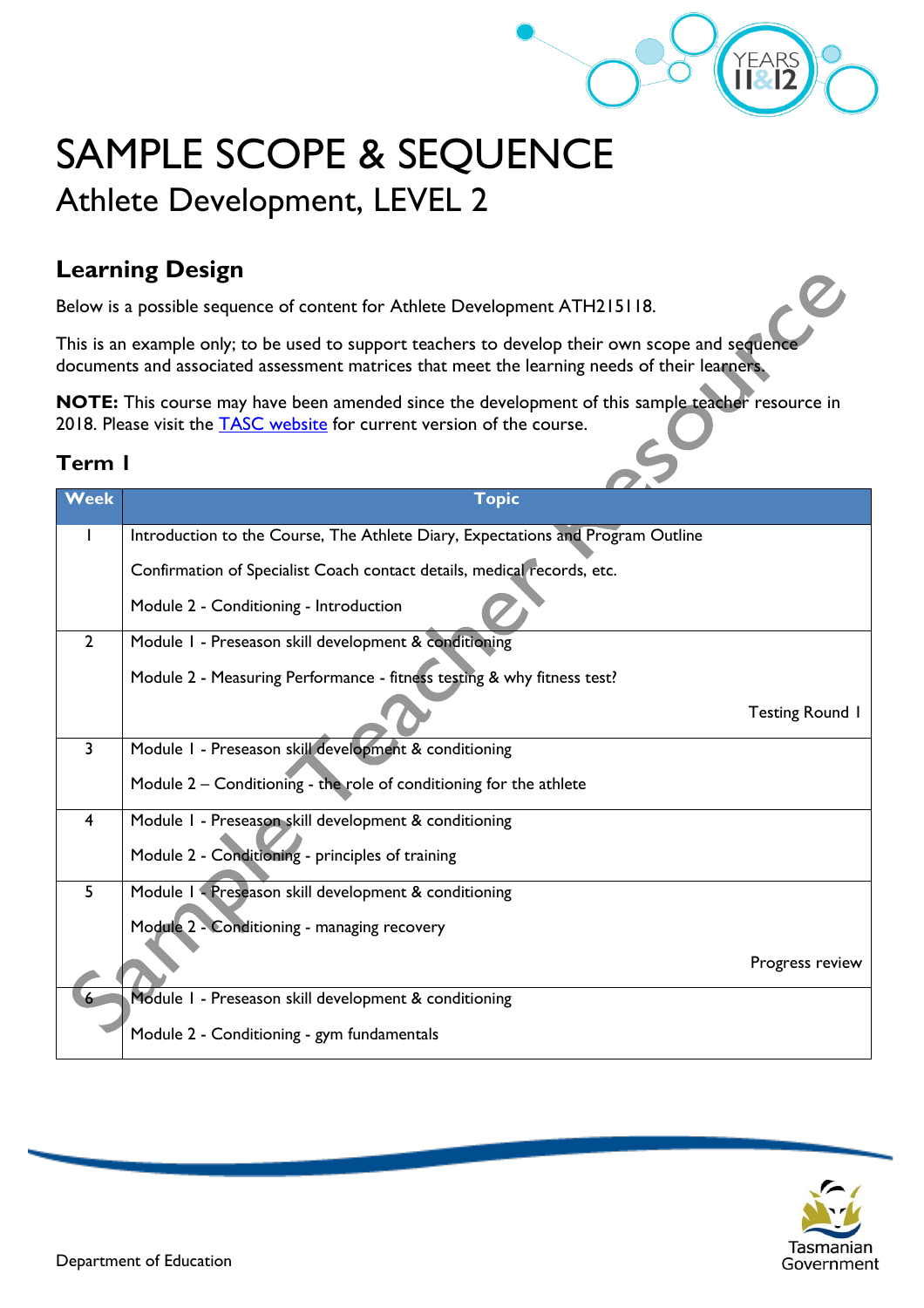| <b>Week</b>     | <b>Topic</b>                                                                                     |                        |
|-----------------|--------------------------------------------------------------------------------------------------|------------------------|
| 7               | Module 1 - Preseason skill development & conditioning                                            |                        |
|                 | Module 2 - Your Coaching and Support Team                                                        |                        |
| 8               | Module 1 - Preseason skill development & conditioning                                            |                        |
|                 | Module 2 - Measuring Performance - components of fitness                                         |                        |
| 9               | Module I - Preseason skill development & conditioning (confirm coach/ parent/support email loop) |                        |
|                 | Module 2 - Measuring Performance - analysing fitness 1                                           |                        |
| $\overline{10}$ | Module 1 - Preseason skill development & conditioning (end of term progress email to contacts)   |                        |
|                 | Module 2 - Measuring Performance - analysing fitness 2                                           |                        |
|                 |                                                                                                  | <b>Testing Round 2</b> |
|                 |                                                                                                  | <b>Progress Review</b> |
| <b>Break</b>    |                                                                                                  |                        |
| <b>Break</b>    |                                                                                                  |                        |

| Term 2          |                                                                 |                          |
|-----------------|-----------------------------------------------------------------|--------------------------|
| Week            | <b>Topic</b>                                                    |                          |
| $\mathbf{I}$    | Module I - Preseason competition & conditioning                 |                          |
|                 | Module 2 - Monthly and Season progress reviews                  |                          |
| $\overline{2}$  | Module I - Preseason competition & conditioning                 |                          |
|                 | Module 2 - Sponsorship & Marketing - sport sponsorship          |                          |
| $\overline{3}$  | Module I - Early season competition, conditioning & recovery    |                          |
|                 | Module 2 - Sponsorship & Marketing - writing an approach letter |                          |
| $\overline{4}$  | Module 1 - Early season competition, conditioning & recovery    |                          |
|                 | Module 2 - Sport Psychology - introduction to psychology        |                          |
| 5               | Module I - Early season competition, conditioning & recovery    |                          |
|                 | Module 2 - Progress review and feedback discussion              |                          |
|                 |                                                                 | <b>Testing Round 3</b>   |
|                 |                                                                 | Progress Review          |
| $6\phantom{1}6$ | Module I - Early season competition, conditioning & recovery    |                          |
|                 | Module 2 - Sport Psychology - arousal and performance           |                          |
|                 |                                                                 | Coach email from teacher |
|                 |                                                                 |                          |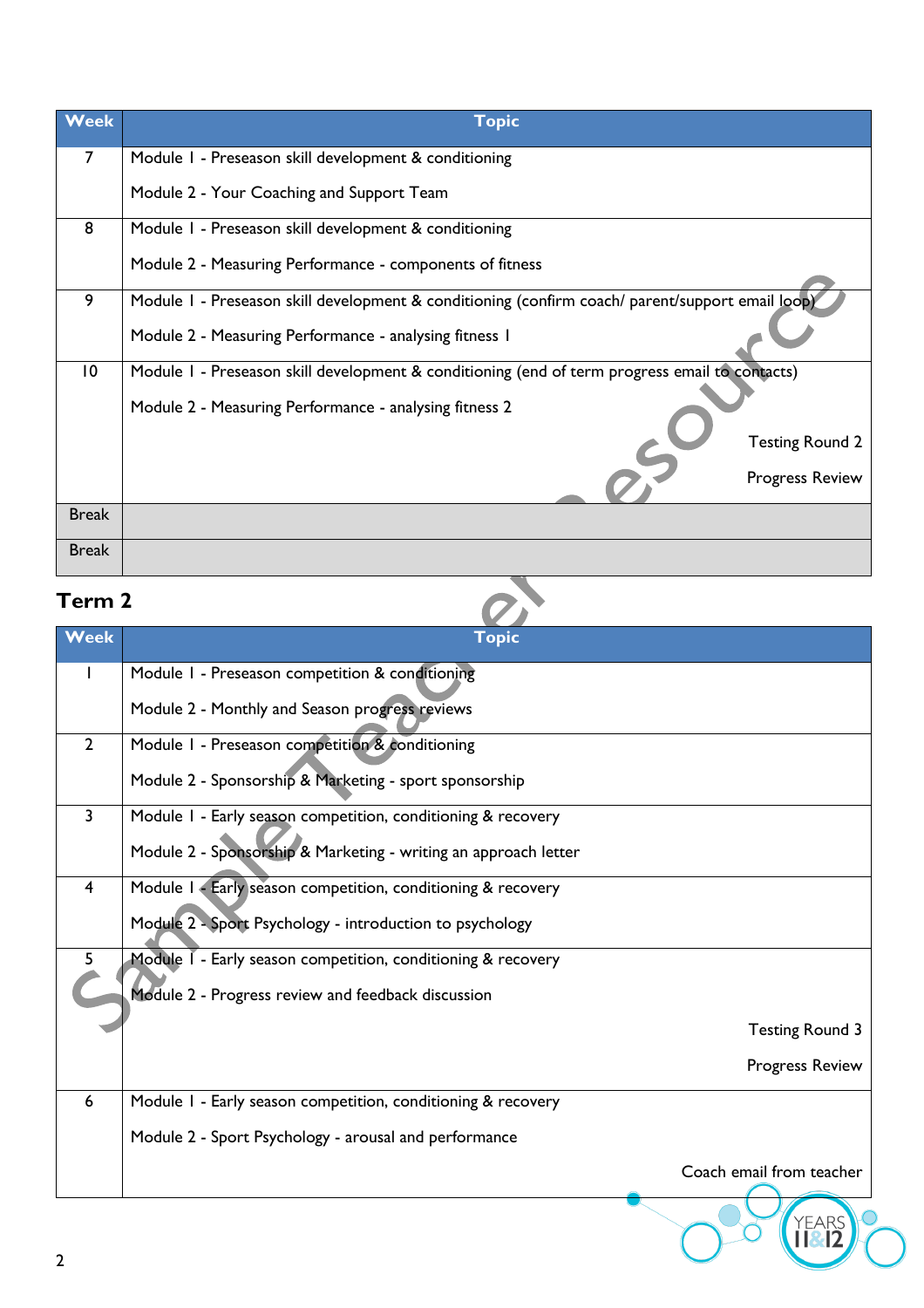| <b>Week</b>     | <b>Topic</b>                                               |
|-----------------|------------------------------------------------------------|
| $\overline{7}$  | Module 1 - Mid season competition, conditioning & recovery |
|                 | Module 2 - Sport Psychology - mental preparation           |
|                 | Coach Report & Support Team contact                        |
| 8               | Module I - Mid season competition, conditioning & recovery |
|                 | Module 2 - Coach feedback and reporting                    |
|                 | <b>Testing Round 3</b>                                     |
| 9               | Module 1 - Mid season competition, conditioning & recovery |
|                 | Module 2 - Sport Psychology - motivation                   |
| $\overline{10}$ | Module I - Mid season competition, conditioning & recovery |
|                 | Module 2 - Mid season Review                               |
|                 | <b>Testing Round 4</b>                                     |
|                 | <b>Progress Review</b>                                     |
| <b>Break</b>    |                                                            |
| <b>Break</b>    |                                                            |

| <b>Term 3</b>           |                                                                   |                        |
|-------------------------|-------------------------------------------------------------------|------------------------|
| <b>Week</b>             | <b>Topic</b>                                                      |                        |
| L                       | Module I - Mid season competition, conditioning & recovery        |                        |
|                         | Module 3 - Basic Physiology - introduction to the skeletal system |                        |
| $\overline{2}$          | Module 1 - Mid season competition, conditioning & recovery        |                        |
|                         | Module 3 - Basic Physiology - exercise and bone responses         |                        |
| 3                       | Module I - Mid season competition, conditioning & recovery        |                        |
|                         | Module 3 - Basic Physiology - the muscular system                 |                        |
| $\overline{\mathbf{4}}$ | Module I - Late season competition, conditioning & recovery       |                        |
|                         | Module 3 - Basic Physiology - the cardio-respiratory system       |                        |
| 5 <sup>1</sup>          | Module I - Late season competition, conditioning & recovery       |                        |
|                         | Module 3 - Basic Physiology - the energy systems                  |                        |
|                         |                                                                   | <b>Testing Round 5</b> |
|                         |                                                                   | <b>Progress Review</b> |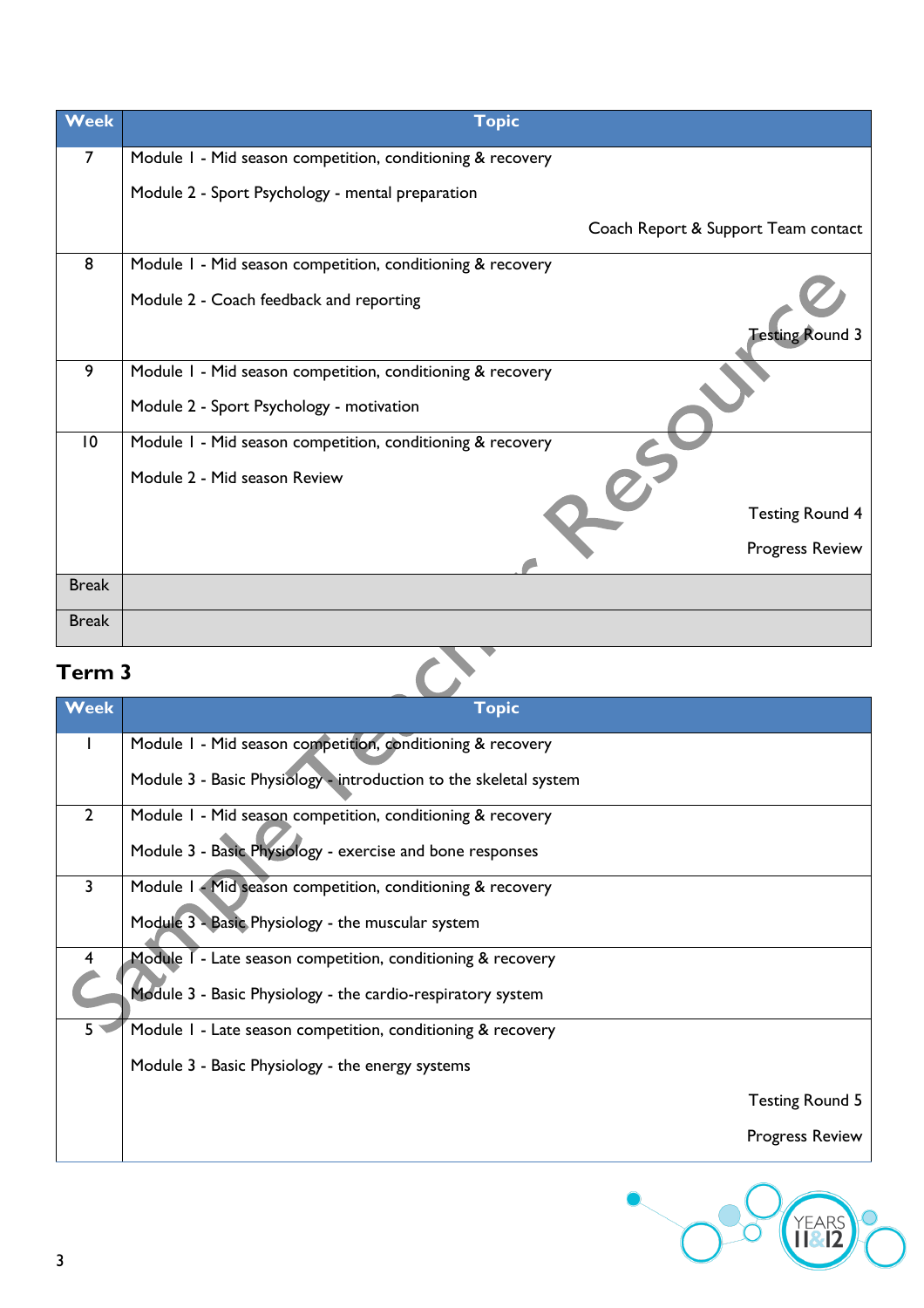| Module I - Late season competition, conditioning & recovery<br>Module 3 - Basic Physiology - implementing training methods<br>Coach Report & Support Team feedback<br>Module I - Late season competition, conditioning & recovery<br>Module 3 - Nutrition and Recovery - introduction to sports nutrition<br>Module 1 - Off season break<br>Module 3 - Nutrition and Recovery - minerals and hydration<br>Module 3 - Nutrition and Recovery - glycaemic index, pre & post event meals |
|---------------------------------------------------------------------------------------------------------------------------------------------------------------------------------------------------------------------------------------------------------------------------------------------------------------------------------------------------------------------------------------------------------------------------------------------------------------------------------------|
|                                                                                                                                                                                                                                                                                                                                                                                                                                                                                       |
|                                                                                                                                                                                                                                                                                                                                                                                                                                                                                       |
|                                                                                                                                                                                                                                                                                                                                                                                                                                                                                       |
|                                                                                                                                                                                                                                                                                                                                                                                                                                                                                       |
|                                                                                                                                                                                                                                                                                                                                                                                                                                                                                       |
|                                                                                                                                                                                                                                                                                                                                                                                                                                                                                       |
|                                                                                                                                                                                                                                                                                                                                                                                                                                                                                       |
|                                                                                                                                                                                                                                                                                                                                                                                                                                                                                       |
| Module I - Off season break                                                                                                                                                                                                                                                                                                                                                                                                                                                           |
| Module 3 - Injury Prevention and Management - introduction to sports injuries                                                                                                                                                                                                                                                                                                                                                                                                         |
| Module 3 - Injury Prevention and Management - preventative practice                                                                                                                                                                                                                                                                                                                                                                                                                   |
| Module I - Preseason baseline testing                                                                                                                                                                                                                                                                                                                                                                                                                                                 |
| Module 3 - Injury Prevention and Management - injury management                                                                                                                                                                                                                                                                                                                                                                                                                       |
| <b>Testing Round 6</b>                                                                                                                                                                                                                                                                                                                                                                                                                                                                |
| <b>Progress Review</b>                                                                                                                                                                                                                                                                                                                                                                                                                                                                |
|                                                                                                                                                                                                                                                                                                                                                                                                                                                                                       |
|                                                                                                                                                                                                                                                                                                                                                                                                                                                                                       |
|                                                                                                                                                                                                                                                                                                                                                                                                                                                                                       |

| <b>Week</b>    | <b>Topic</b>                                                              |
|----------------|---------------------------------------------------------------------------|
|                | Module I - Preseason cross training/general conditioning                  |
|                | Module 3 - Competition Preparation - preparing for peak performance       |
|                | Module 3 - Competition Preparation - inside the mind of champion athletes |
| $\overline{2}$ | Module T - Preseason cross training/general conditioning                  |
|                | Module 3 - Option session 1                                               |
|                | Module 3 - Option session 2                                               |
|                | Coach Report & Support Team feedback                                      |
| 3              | Module I - Preseason cross training/general conditioning                  |
|                | Module 3 - Option session 3                                               |
|                | Module 3 - Extension session 1                                            |
| 4              |                                                                           |